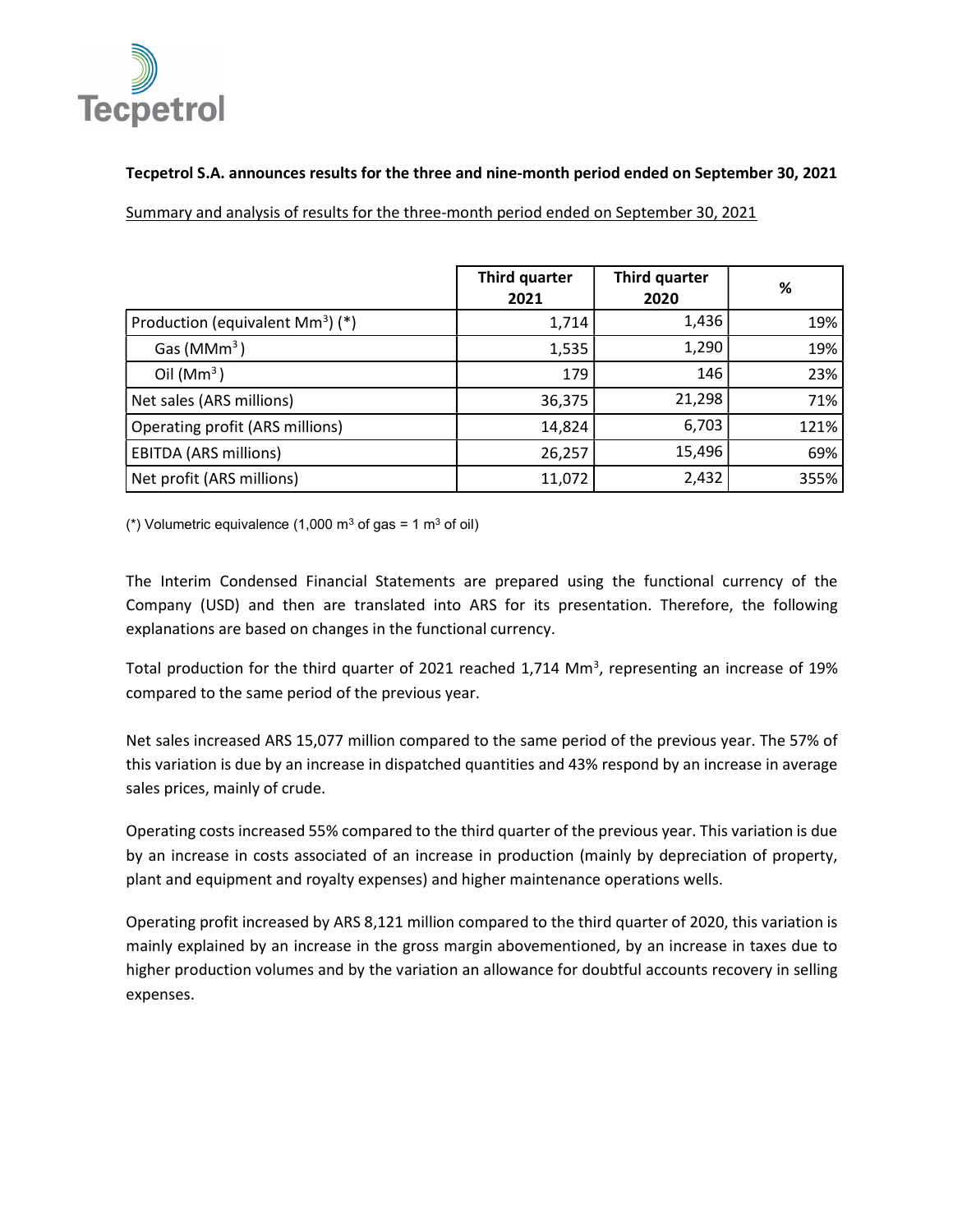Net profit for the third quarter of 2021 totaled ARS 11,072 million, compared to a profit of ARS 2,432 million for the same period of the previous year. This variation is primarily explained by: (i) the aforementioned increase in operating profit, (ii) net financial profit, primarily explained by an increase in interest income generated mainly by short-term deposits, the profits (losses) from purchasing/selling and holding of other investments, a decrease in interest cost due to fewer borrowings and a decrease in net losses generated by exchange differences on balances in ARS, all of which was partially offset by losses from derivative financial instruments and; (iii) an increase in income tax expense (loss), caused by higher profits and the new income tax rates.

|                                 | 9 months 2021 | 9 months 2020 | %    |
|---------------------------------|---------------|---------------|------|
| Production (equivalent Mm3)(*)  | 4,216         | 3,941         | 7%   |
| Gas ( $MMm3$ )                  | 3,772         | 3,526         | 7%   |
| Oil $(Mm3)$                     | 444           | 415           | 7%   |
| Net sales (ARS millions)        | 84,174        | 52,877        | 59%  |
| Operating profit (ARS millions) | 35,399        | 12,510        | 183% |
| <b>EBITDA (ARS millions)</b>    | 60,052        | 37,108        | 62%  |
| Net profit (ARS millions)       | 20,310        | 3,276         | 520% |

Summary and analysis of results for the nine-month period ended on September 30, 2021

(\*) Volumetric equivalence (1,000 m<sup>3</sup> of gas = 1 m<sup>3</sup> of oil)

Total production for the nine-month period ended on September 30, 2021 reached 4,216 Mm<sup>3</sup>, represented an increase to 7% in the same period of the previous year.

Net sales increased ARS 31,297 million compared to the same period of the previous year. The 53% of this variation is due by an increase in dispatched quantities and 47% respond by an increase in average sales prices, mainly of crude.

Operating costs increased 35% compared to the nine-months of the previous year, which is mainly explained by an increase in royalty expenses as a consequence of the increase in production, an increase in maintenance operations and by the conversion into the presentation currency, which was partially offset by a decrease in impairment and depreciation charges for Property, plant and equipment recognized in the same period of 2020.

Operating profit increased by ARS 22,889 million compared to the nine-months of 2020, this variation is mainly explained by an increase in the gross margin, as a consequence of the abovementioned variations and a decrease in selling expenses mainly because of an allowance for doubtful accounts